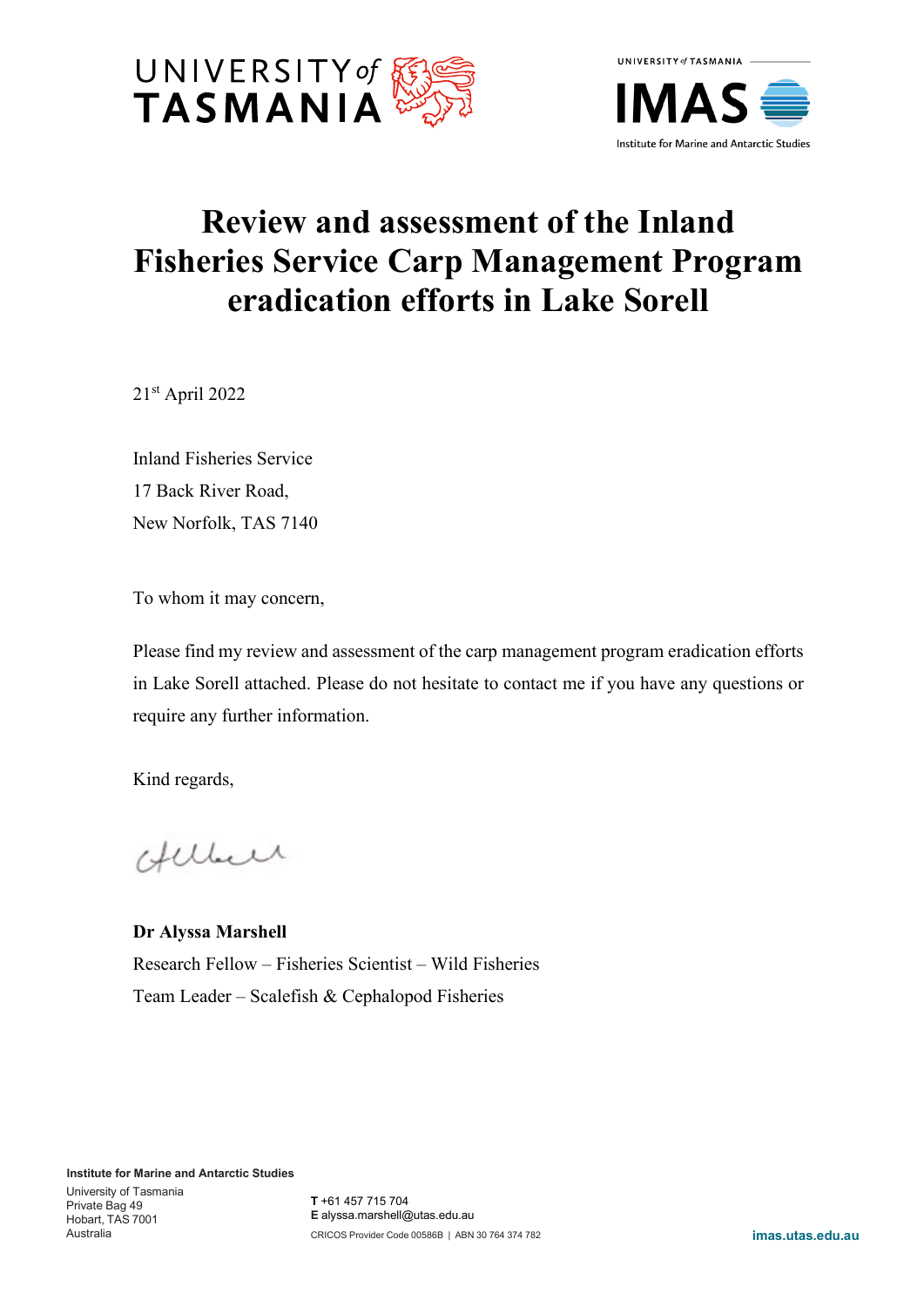



## **Review and assessment of the Inland Fisheries Service Carp Management Program eradication efforts in Lake Sorell**

The Carp Management Program (CMP) was established within the Inland Fisheries Service (IFS) in 1995, in response to *Cyprinus carpio* (carp) found in Lake Crescent, at Interlaken, in central Tasmania. To prevent a serious threat to a range of environmental, economic, and recreational values across Tasmania, the CMP team successfully contained carp to Lake Crescent and the interconnected, upstream Lake Sorell. Integrated pest management strategies resulted in the successful eradication of carp from Lake Crescent in 2007, and have been ongoing in Lake Sorell [1]. Here, I review and assess the recent CMP eradication efforts in Lake Sorell.

Eradication of carp in Lake Sorell has been more complicated than in Lake Crescent due to its larger size (53km<sup>2</sup>) and diverse habitats (e.g., rocky shores, deep reefs, marshes). The CMP team have used intensive and integrated pest management strategies (physical carp removal using an integrated fishing down approach) in Lake Sorell since a large carp recruitment event in 2009. To prevent spawning and catch as many carp as possible each year, the CMP team have used a combination of techniques including electrofishing (backpack and boat), net fishing (gill and seine nets), traps (steel and fyke nets), physical barriers, and tracked transmitter-tagged carp (fish surgically implanted with radio transmitters) [1].

Over the 2021/22 sampling season, only four female carp were caught, bringing the total number of carp removed from Lake Sorell to 41,503 since their discovery in 1995. There now appears to be no fertile males left in the lake, and more than half of the male carp caught since 2017 have been affected by advanced stages of a never-before documented jelly gonad condition (JGC), where watery blisters form on the gonads, and make the fish sterile. This degenerative condition appears to be progressive, and the lack of any evidence

**Institute for Marine and Antarctic Studies**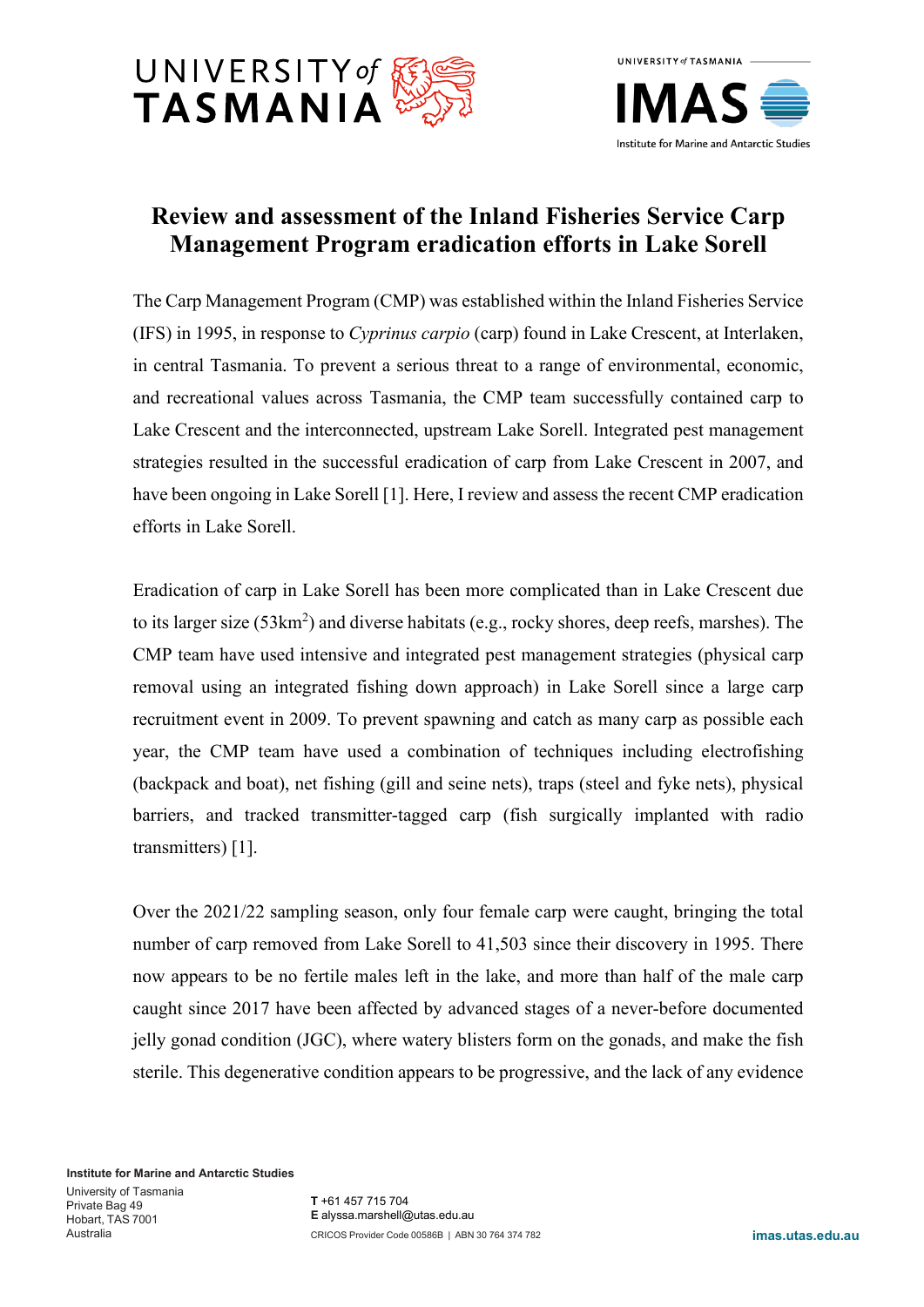



of fertile, healthy males since late 2018 indicates that the risk of any further spawning and recruitment events is extremely low. While the catch of four females in 2021-22 initially appears high, relative to the reduced number of netting hours and last season's catch, this was to be expected due to the favourable environmental conditions (high water level and long periods of warm, sunny weather) over spring. This increased carp activity therefore resulted in effective targeted gill net fishing. The ideal carp environmental conditions and relatively low catch rates still indicates a critically low remaining population, of most likely only females.

Consistent and high levels of gill netting effort have reduced the risk of spawning, and made it increasingly difficult to locate and catch carp, and despite increasing the targeted fishing pressure over the last few seasons, the total carp catch and catch per unit effort (CPUE) has continued to decline. In addition, extensive juvenile carp surveys have not found any evidence of recuitment, and all released water from Lake Sorell is still screened as a precautionary measure. Therefore, the CMP estimates that there are few, if any, carp remaining from the 2009 population. Additionally, the remaining Lake Sorell carp also have a stunted average size, poor general condition, and most males caught now are sterile from the JGC, which all adds to the evidence that strongly suggests that carp have been successfully eradicated from Lake Sorell. Therefore, the IFS reopened Lake Sorell for public recreational use in February 2020, and the lake and has remained open since.

The IFS CMP appears to have satisfied the three Bomford Model criteria, considered as essential for achieving eradication or control for vertebrate pests, which are: (i) rate of removal exceeds rate of increase at all population densities, (ii) immigration is zero, and (iii) all reproductive animals must be at risk [2]. In addition, the following evidence suggests that carp are effectively eradicated from Lake Sorell:

• Despite targeted fishing effort kept at a high level, only four female carp were caught this season (2021-22), and only one of those females appeared to have the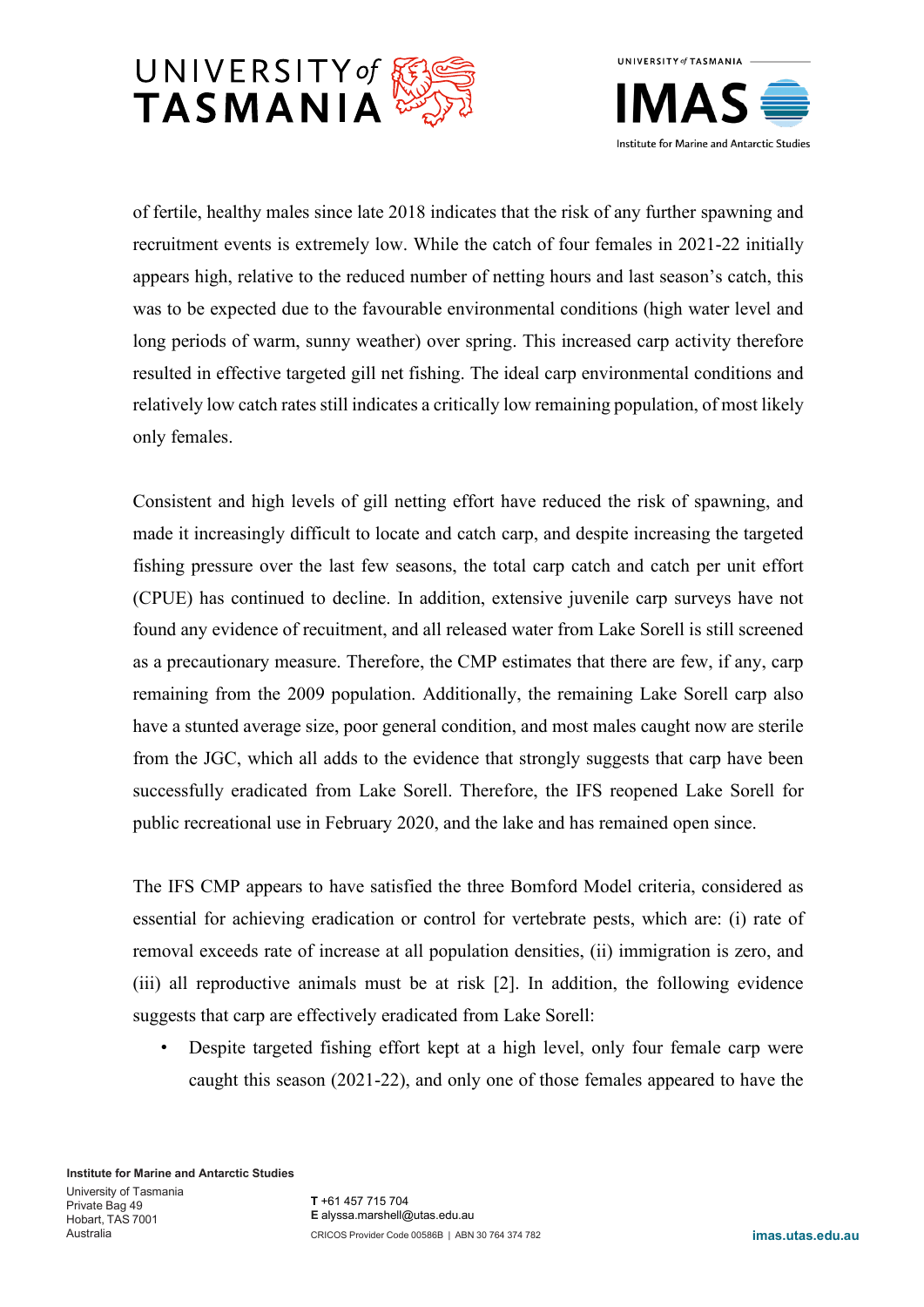



potential to be reproductively capable.

- There were no signs of carp recruitment detected in 2015/16 and 2021/22 despite ideal spawning conditions.
- The last population tagged carp was caught on the  $30<sup>th</sup>$  of November 2017.
- The last ex-transmitter carp was caught on the  $11<sup>th</sup>$  of December 2018, and there were very few wild/untagged carp caught in 2018 during the transmitter carp targeting events.
- The dominant carp cohort (2009 recruits) in Lake Sorell is approaching 13 years old, so most of the population left is likely close to natural mortality given their overall poor general condition [3, 4].
- The sex ratio of the population is strongly biased towards females, and if any male carp are remaining, there is a high probability they will have the Jelly Gonad Condition (JGC).
- The non-targeted gillnet catch per unit effort (CPUE) has continued to decline each year.
- The Allee Effect is likely to have a strong effect on the remaining population [5], and evidence of this is carp being caught in poor condition, and with tumour growths recorded internally on three out of four females caught in 2021-22.
- The last significant spawning event was in 2009, with the last small numbers  $(< 11$ ) of recruits recorded in the 2013-14 season. No spawning or small carp were found in Lake Sorell over the 2021-22 season or the preceding seven seasons.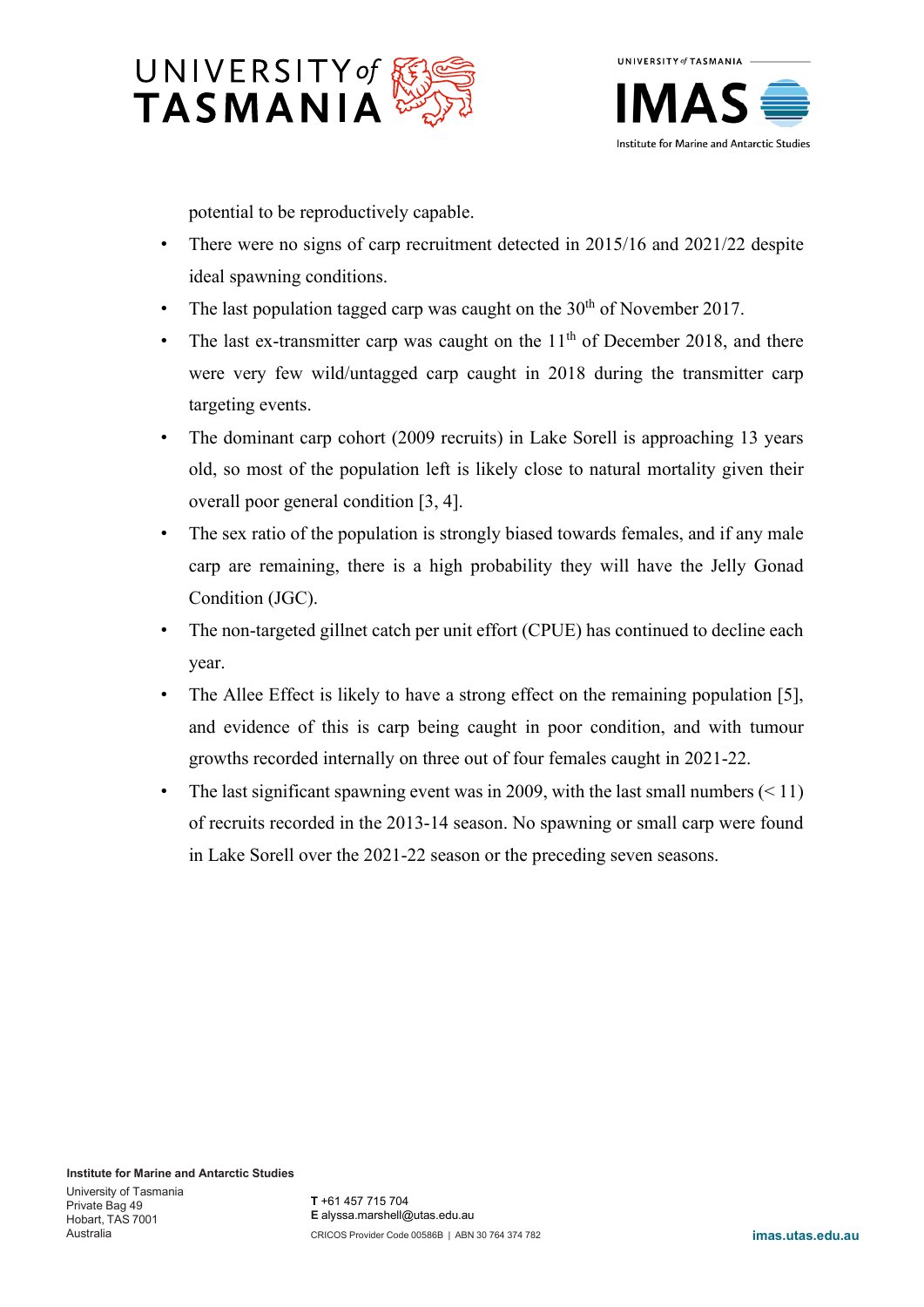



Therefore, the plan going forward is to allow Lake Sorell to remain open for public recreational use, while continuing to block carp spawning areas with barrier nets, and setting targeted gillnets during ideal environmental cues over the 2022-23 spring period. In addition, monthly recruitment and juvenile surveys (electrofishing and fyke net effort) and monitoring will also continue, to ensure that there are still no carp spawning and recuritment occuring. This is especially important as one healthy and mature female carp was found over the 2021-22 monitoring season. In the extremely unlikely event that there are any healthy, fertile male carp left then these two fish could have spawned, with potentially disastrous results. It is still too soon to completely scale back the program and remove all preventative measures and barriers and I recommend that in addition to targetted gillnets sets and juvenile/recruitment monitoring, that all water released from Lake Sorell continue to be screened as a precautionary measure. Future decision-making will need to be adaptable and based on the upcoming results from surveys over the 2022-23 spring season, and involve assessing the relative costs of the different strategies and cost effectiveness of each approach, to inform and optimise future strategies and direction. The likely eradication of carp is an outstanding achievement and a great result for the conservation of Lakes Sorell and Crescent, which are Ramsar listed wetlands of national and international significance.